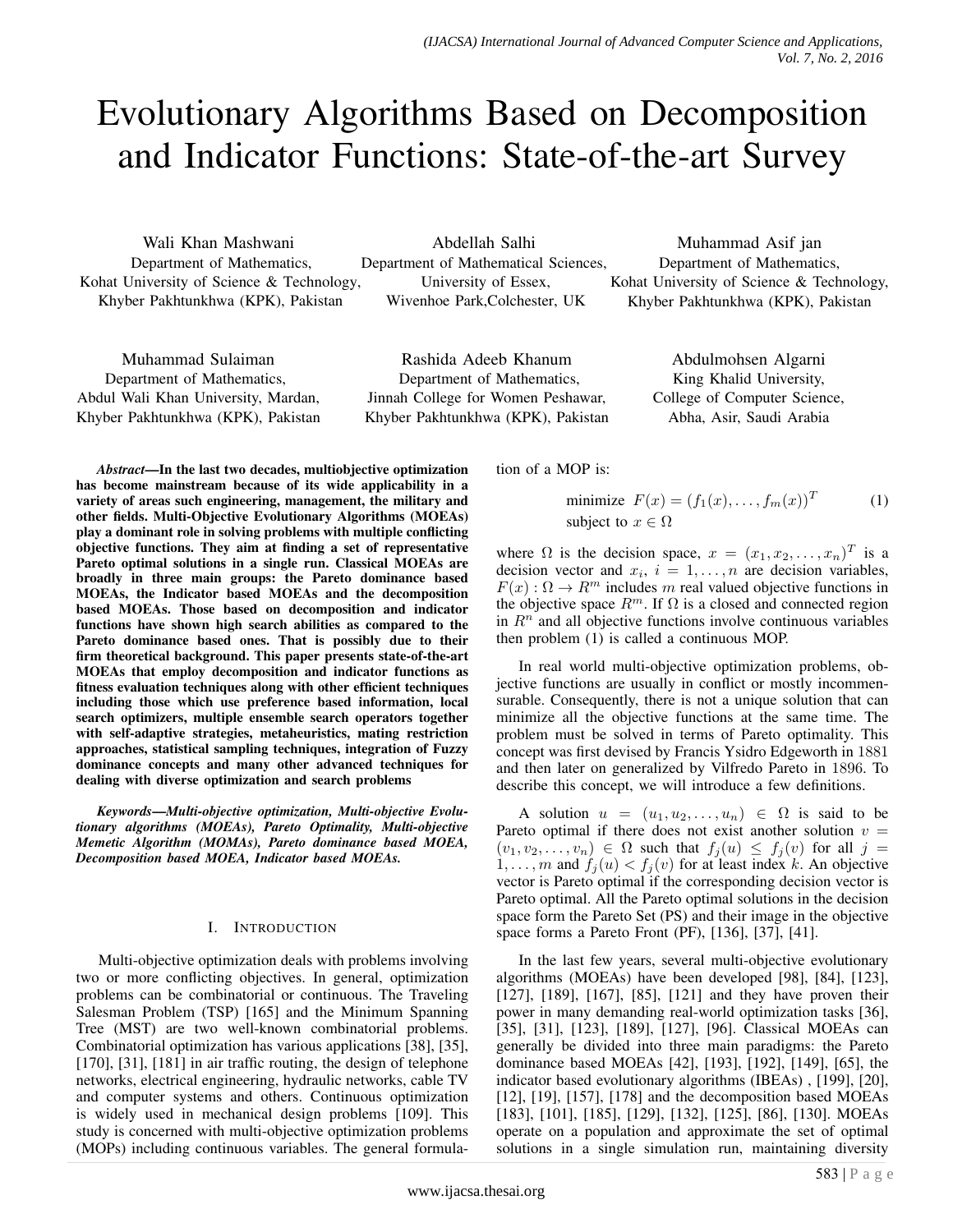among these solutions using different measures such as fitness sharing techniques, the niching approach, the Kernel approach, the nearest neighbour approach, the histogram technique, the crowding/clustering estimation technique, the relaxed form of dominance and the restricted mating and many others.

The fast Non-dominated Sorting Genetic Algorithm II (NSGA-II), [42], SPEA2 [192], the Pareto Archive Evolution Strategy (PAES), [88], the Multi-Objective Genetic Algorithm (MOGA), [52], and the Niched Pareto Genetic Algorithm (NPGA), [65], are well known Pareto dominance based MOEAs. Among them, NSGA-II [42] is an improved version of the Non-dominated Sorting Genetic Algorithm (NSGA), [80] for dealing with MOPs. It generates offspring with crossover and mutation and selects the next generation according to non-dominated sorting and crowding distance comparison. SPEA2 [192] is an improved version of Strength Pareto Evolutionary Algorithm (SPEA), [194]. SPEA2, [192], incorporates a fine-grained fitness assignment strategy, a density estimation technique, and an enhanced archive truncation method in contrast to SPEA [194]. It incorporates a mechanism like k-Nearest Neighbour (kNN) and a specialized ranking system to sort the members of the population, and select the next generation of population, from combination of current population and offsprings population created by crossover and mutation. Both SPEA2 [192] and NSGA-II [42] have shown excellent performances on various real-world, scientific and engineering problems.

Memetic Algorithms (MAs) are a growing area of research motivated by the meme concept introduced by Richard Dawkins. MAs are hybrid algorithms that combine local search optimizers and genetic algorithms for solving NPhard problems. The first multi-objective MA was developed by Ishibuchi and Murata [67]. That was then improved by Jaszkiewicz, [1], [77]. Basically, these algorithms reformulate the given MOP as simultaneous optimization of all weighted Tchebycheff functions or all weighted sum functions. The Adaptive Multi-objective optimization using Genetically Adaptive Multimethod search (AMALGAM) [177] blends multiple search operators to evolve populations.

This paper provides a state-of-the-art survey of MOEAs that employ indicator and decomposition functions for guiding their search and evolve their populations. We have included, especially, those approaches which are recently developed and found in the existing specialized literature of the evolutionary computation (EC).

The rest of this paper is organized as follows. Section II provides the latest and enhanced variants of MOEA/D. Section III is related to Indicator based EAs. Section IV will finally conclude this paper with some future research directions.

### II. DECOMPOSITION BASED MULTI-OBJECTIVE EVOLUTIONARY ALGORITHM

Decomposition is a procedure that break down the given system or task into smaller pieces and then optimize them either sequentially or parallel [112]. This concept is already incorporated in many meta-heuristics, namely, tabu search technique [54], simulated annealing (SA) [175], ant colony optimization (ACO) [58], differential evolution [103], particle swarm optimization (PSO) [156], genetic algorithm (GA) [43], evolutionary strategy (ES) [102] for solving various test suits of optimization and search problems. Metaheuristics are higher-level procedure or heuristics designed that efficiently provide good set of solutions for the given optimization problems [22], [169].

In [180], a decomposition-based multi-objective differential evolution particle swarm optimization (DMDEPSO) is developed and intelligently resolved the problems of design of a tubular permanent magnet linear synchronous motor (TPMLSM).Two-Phase Local Search (TPLS) is proposed in [155] in order tackle TSP with bi-objective functions. This proposed algorithm in their first phase of optimization process generates good initial solution based on single objective function and then forward that solutions to their second phase, where local search technique is used to apply on them by using aggregation of objective functions till the time no optimum solutions are found. Improved TPLS are devised in [46], [47] aiming at to improve its anytime performance by employing regular distribution of the weight vectors in order to equally distribute the effort of the objective space in all directions. In [142], [141], cellular multi-objective genetic algorithm (CMOGA) is suggested. It uses canonical cellular model of GAs (cGA) as a baseline model and habituating the weighted sum approach in order to convert the MOP at hand into scalar optimization problems. Moreover, CMOGA also implanted in multi-objective genetic algorithm (MOGA) framework the cellular structures for residing each individual of its population in a cell of spatially structured space. It then locally utilizes genetic operations in the neighbourhood of each cell for creating an offspring population. Another novel and promising cellular genetic algorithm called MOCell developed in [144] for dealing with multi-objective continuous optimization problems. This algorithm maintain an external archive for storing non-dominated set of solutions and utilize them again at certain stages of population evolution. Another algorithm of same nature was proposed in [3] which does not adopt an external archive as like MOCell does [144] in their algorithmic framework.

Nowadays, memetic algorithms (MAs) is an another emerging and hot area of research inspired by Darwinian principles of natural evolution and Dawkins' notion of a meme [61], [94]. This was first introduced by Pablo Moscato in 1989 [138]. They are also called Baldwinian evolutionary algorithms (EA), Lamarckian EAs [150], cultural algorithms, genetic local search or hybrid algorithm [139], [147], [146], [151]. This class of algorithms have shown great performance and achievements in solving real-world problems and various complicated test suites of MOPs [140], [60], [68], [53], [137], [126], [128].

Ishibuchi and Murata were the first researchers whose proposed the multi-objective genetic local search (MOGLS) [70], [67] for solving multi-objective combinatorial optimization problems. This proposed methodology has utilized the scalar fitness function with random weights generation strategy to guide their population until stoping criteria not satisfied. Jaszkiewicz has further improved MOGLS [78] by incorporating the modified parent selection mechanism in Ishibuchi's MOGLS. Jaszkiewicz examined the performance of their MOGLs using test suit of multiple-objective 0/1 knapsack problems (MOKPs). Later on, Ishibuchi further enhanced its MOGLS [63], here the authors apply local search upon limited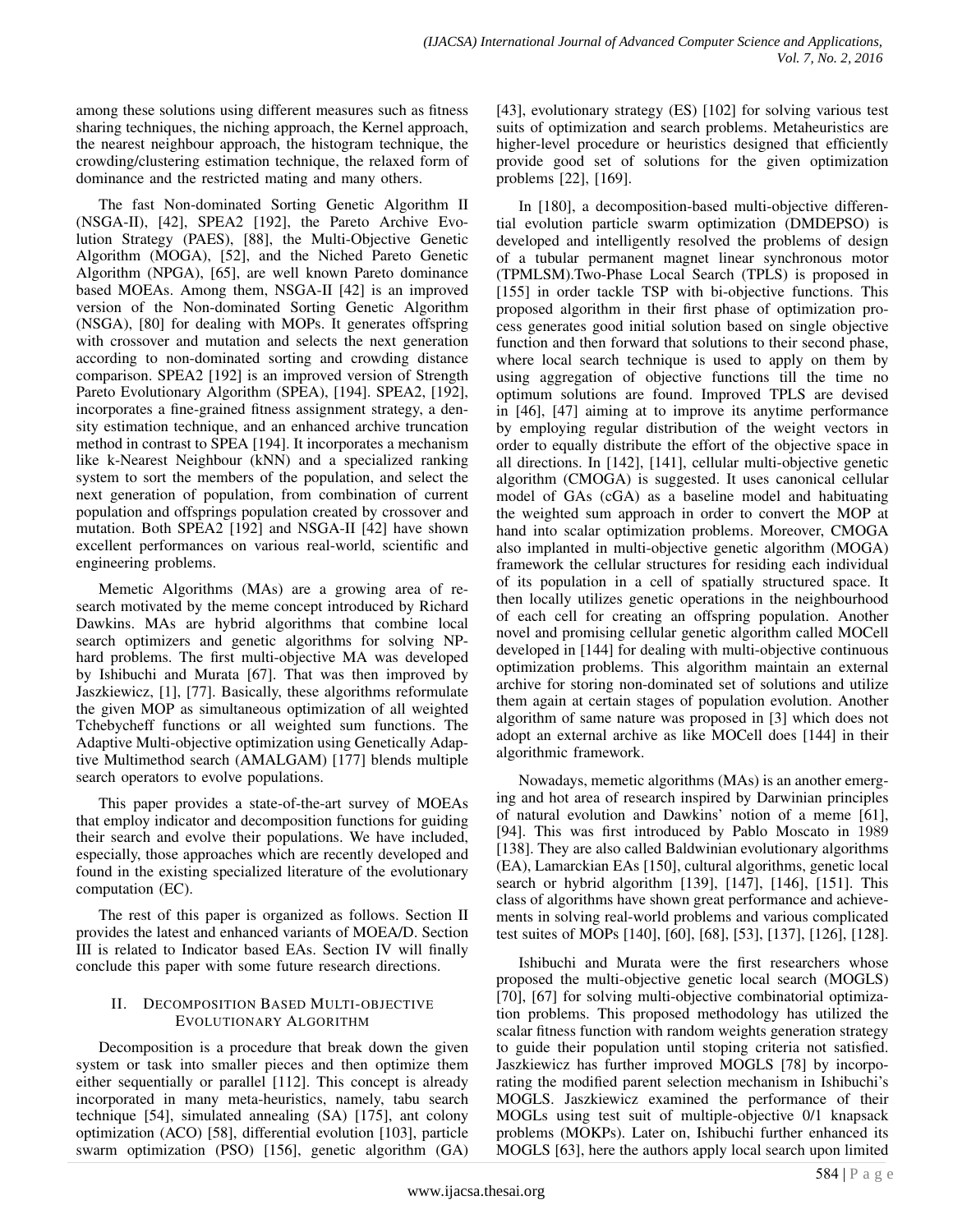number solutions as per probability value, *PLS* with aim to minimize the computation burden of the existing Ishibuchi's MOGLS [70], [67].

Multi-objective evolutionary algorithm based on decomposition (MOEA/D) [183] is well-known developed paradigm in evolutionary computation field. This novel and robust stochastic technique bridges traditional mathematical programming and evolutionary computing (EC) and transforms the MOP at hand into *N* different scalar optimization sub-problems (SOPs). For this purposes, it employs an aggregation based techniques including weighted sum function, Tchebycheff approach and many others [136] and then optimizes all these SOPs simultaneously rather than solving a MOP directly. Aggregation based fitness assignment strategy of MOEA/D naturally handles convergence and diversity issues contrary to non-decomposition based approaches. The main feature of MOEA/D is its neighborhood relationships among their subproblems that defines based on the distances between their aggregation coefficient vectors.

The original MOEA/D was then further enhanced in [101] by replacing simulated binary crossover (SBX) [81] with differential evolution (DE) [162]. Moreover, in this improved version of MOEA/D called MOEA/D-DE [101], two neighbourhoods are used and each child solution to replace minimum number of old solutions in its neighbourhood structure. Moreover, general guidelines for the formulation of multiobjective continuous test instances are also main part of this study [101]. Recently, in [32], multiple neighbourhood replacement strategies, reference point determination and different decomposition methods are explicitly analyzed upon multi-objective flowshop scheduling test problems. Dynamical resources allocation scheme for the subproblems are introduces in [185], where each subproblems get resources in dynamical manner based on suggested utility function.Gaussian process model is integrated in MOEA/D framework and as result MOEA/D-EGO is developed in [186] to handle an expensive MOP by converting into a number of single-objective optimization subproblems. Gaussian process models provides a probabilistic non-parametric modelling approach for black-box identification of non-linear dynamic systems. The Gaussian processes can highlight areas of the input space, where prediction quality is poor, due to the lack of data or its complexity, by indicating the higher variance around the predicted mean [90].

In [72], [71], [73], [74], simultaneous use of aggregation functions along with neighborhood structures are incorporated in an original MOEA/D framework [183], [101] for solving combinatorial optimization problems with many objective functions. In [154], each subproblem have been associated more than one solution to maintain search diversity.

Mostly MOEA/D [183] frameworks use Tchebycheff and the weighted sum approaches with fixed weight vectors strategy. However, in [99], the wights of aggregation functions are adjusted in adaptive as well as fixed manners. This algorithm make use of external archive and stores non-dominated solutions using modified *ϵ*-dominance strategy and to utilize that solutions in the generating process of weight vectors. The use of fixed weight vectors adjustment is sometimes creates hurdles that are expected in solving problems with complicated Pareto fronts (PFs), discontinuity or sharpness or low tail in their structure. This novel procedure for adaptive weight vectors generation adopted in MOEA/D-AWA: MOEA/D-adaptive weight adjustment have offered promising results coping with MOPs used in [161].

Aggregation approaches like weighted sum approach [136] and the Tchebycheff approach [136] are widely employed in the framework of MOEA/D. However, they are sometimes unable to deal with problems having had disparately scaled objective functions. In [163], Normal Boundary Intersection (NBI) style Tchebycheff approach is utilized in MOEA/D-DE [101] as resultant new algorithm called MOEA/D-NBI has been developed for solving portfolio management MOPs. The same NBI-style Tchebycheff approach is also implemented in [184] for also dealing with portfolio management problems.

In [97], simulated annealing (SA) is integrated in MOEA/D and the combined impact analyzed upon both constrained multi-objective knapsack problems and unconstrained multiobjective traveling salesman problem. In this algorithm, simulated annealing (SA) has been used as local search with adaptive procedures.

A novel smart multi-objective particle swarm optimization based decomposition (SDMOPSO) is recently suggested in [2] for solving ZDT test problems [198]. Noting that different only decomposition strategies hare incorporated particle swarm optimization (PSO) [49] framework. Like MOEA/D, this algorithm transforms the given MOP into *N* numbers of SOPs. In [111], PSO injected to MOEA/D to handle the multiobjective 0*/*1 knapsack problems and also continuous multiobjective optimization problems. In [125], [132], differential evolution [162] and particle swarm optimization [49] are incorporated simultaneously with self-adaptive procedures in MOEA/D [183] to handle five standard ZDT test problems [198] and CEC'09 test instances [187].

In [33], two enhanced mechanisms such as guided mutation and priority update schemes are introduced in the original framework MOEA/D [101]. This algorithm was denoted by MOEA/D-GM and efficiently tackled CEC'09 test instances [187] consist of both unconstrained and constrained MOPs. MOEA/D-GM creates its new population with guided mutation (GM) rather than differential evolution (DE) [162] and also introduces update mechanism based on priority queue of subproblems.

An interactive decomposition based multiobjective evolutionary algorithm (IMOEA/D) is recently proposed in [55] that incorporates preference mechanism for selecting the preferred sub-problems rather than the preferred region in the objective space. At each interaction, iMOEA/D provides a set of current solutions to decision maker (DM) to pick out the most preferred one for guiding search towards the neighborhood of the selected ones. iMOEA/D are tested upon benchmark functions and various utility functions are used to simulate the DM's responses. Iterative threshold based MOEA/D framework developed in [100] for optimizing sparse signal recovery in compressive sensing.

The synthesis problem of the difference patterns of monopulse antenna arrays are modeled as MOP in [153] with composed of two objective functions including the maximum side-lobe level (MSLL) and beam width (BW) of principal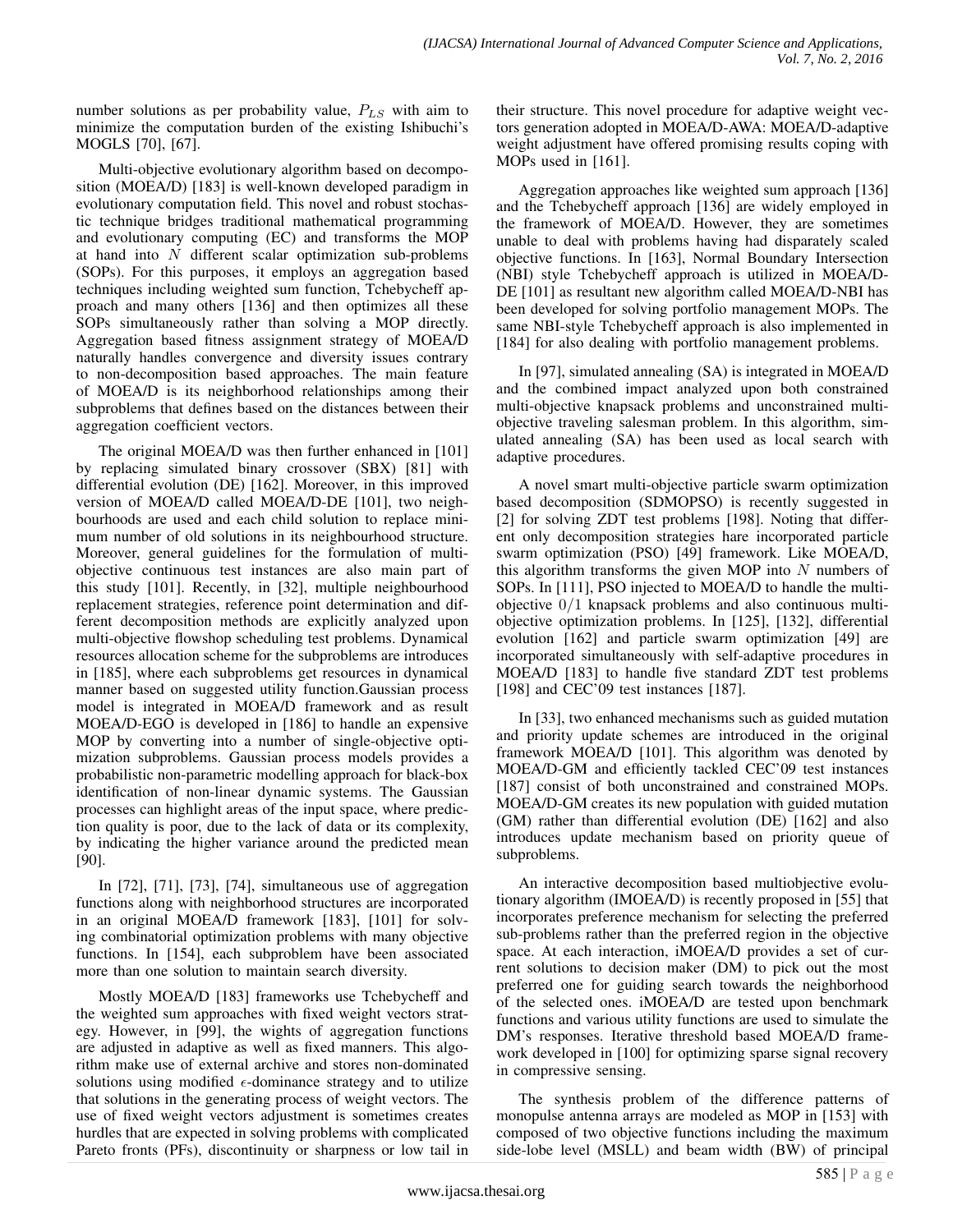lobe. MOEA/D-DE [101] is applied on these modeled problems and approximated their Pareto Fronts (PFs) with different number of elements and sub-arrays. Linear antenna array design is an electromagnetic optimization problems and can be formulated as a MOP with two objectives: the minimum average side lobe level (SLL) and null control in specific directions. MOEA/D-DE [101] is also applied on these problems as well and for it an optimized spacing between the elements of linear array while achieving the best possible trade-off between the above mentioned two design objective functions [152]. Furthermore, MOEA/D-DE [101] is applied on problems formulated in [57] and have found better optimally sized two mixed-mode circuits including positive second generation current conveyor and current feedback operational amplifier as compared to NSGA-II [42].

A thread-based parallel implementation of MOEA/D framework is devised recently in [145], [48] by executing on modern multi-core processors. Parallel Decomposition (PaDe) is recently developed in [117]. It has habituated a asynchronous generalized island model for solving various decomposed problems. In [164], a parallel version of MOEA/D has been developed that assigns the computational resources for generating solutions in the minimum overlapped update ranges of solutions and tournament selection based on the scalarizing function value to strengthen the selection pressure of its parent population. A new fine grained message passing schemes for the distribution the MOEA/D computations are implemented in MOEA/D-MP framework [44]. In [119], new selection and replacement strategies have been adopted in MOEA/D for solving bi-objective combinatorial optimization problems.

In [86], [129], [84], [85], different multiple search operators are being engaged in MOEA/D framework [185] and handled the test instances designed for the special session of MOEAs competition in IEEE Congress of Evolutionary Computation (CEC'09) [187]. Two different structured and well-established MOEAs in evolutionary computing (EC) field, namely, MOEA/D [183] and NSGA-II [42] are combined at population and generation levels in [124], [122] for two different benchmark functions expressed in continuous variables. The same two well-known algorithms are also engaged altogether for dealing with a hard multiobjective optimization problem in [134]. The concepts of fuzzy dominance are recently introduced in the MOEA/D framework [143] for enhancement of MOEA/D paradigm. The impact of the ensemble use of the different neighbourhood sizes are recently investigated in [188] based on self-adaptive procedures. Very recently, the impact of multiple crossovers are examined in [131] using MOEA/D-DRA [185] as global search technique and experiment carried over CEC'09 test instances [187].

In [4], Tabu Search (TS) is used within MOEA/D framework to solve the multiobjective permutation flow shop scheduling problems. In [91], several problem-specific operators are also investigated in MOEA/D framework [101] to tackle multiobjective mobile agent routing problems. An encoding representation and various genetic operators are designed for wireless sensor networks deployment and power assignment problems (DPAPs) in [92]. Several constraint handling techniques are also adopted in the framework of MOEA/D algorithmic structure for solving constrained Kconnected DPAP in WSNs [93]. Covariance matrix adaption evolution strategy (CMA-ES) has been injected to MOEA/D as a local search optimizers. The resultant algorithm abbreviated as MOEA/D-CMA developed in [182] for handling the CEC'09 box-constrained benchmark functions [187].

In [82], Ant colony optimization (ACO) is incorporated within MOEA/D framework [183] and an algorithm called MOEA/D-ACO is developed, where the effects of grouping, neighborhood, and the location information of current solutions are explicitly analyzed over multiobjective 0*/*1 knapsack test problems. In [190], a generator based on multivariate Gaussian models is engaged in MOEA/D framework, where probability models samplings new trial solutions and Gaussian distribution models extracts both local and global population distribution information in robust manners. An efficient multiobjective memtic algorithm called MOMADA is recently developed in [83] by utilizing modified Pareto local search methods [113] to explore the neighborhoods of different locally optimal solutions of the subproblem. In [120], Nelder and Meads algorithm also known as nonlinear simplex search method has employed as local search optimizer in MOEA/D framework for solving Zitzler-Deb-Thiele (ZDT) [198] and Deb-Thiele Laumanns-Zitzler (DTLZ) benchmark functions [40].

Decomposition-based memetic algorithm with extended neighbourhood search (D-MAENS) is developed in [135] for solving multi-objective capacitated arc routing problem (MO-CARP). D-MAENS also decomposes the given MO-CARP as like MOEA/D [183] into a number of scalar subproblems by employing the weighted sum approach with a set of uniformly distributed weight vectors adjustment. A new replacement mechanism and the assignment mechanism for offspring solutions are introduced in improved D-MAENS [166]. In [160], a decomposition based memetic algorithm is proposed and examined their performance upon multiobjective vehicle routing problem with time windows (MO-VRPTW). The suggested algorithm accommodates three types of local search methods periodically in combination with novel selection operator. In [132], [125], multi-objective memetic algorithm based on decomposition is developed for solving multi-objective continuous optimization problems. The proposed algorithm employs particle swarm optimization (PSO) and deferential evolution (DE) with self-adaptive manner for population evolution in their suggested enhanced MOEA/D version.

In [133], artificial bee colony (ABC) and teaching-learningbased optimization (TLBO) are engaged within MOEA/D framework to tackle the ZDT test problems [198] and seven unconstrained MOPs of the test suite of the 2009 IEEE congress on evolutionary computation [187]. ABC [62] works on the foraging behavior of a honey bee and TLBO [148] works on the philosophy of teaching and learning process. Oppositionbased learning is a fast growing area of research developed in [172]. OBL has been incorporated in MOEA/D framework as resultant an algorithm called MOEA/D-OBL has been sprang up recently in [115]. The suggested opposition-based initial population and opposition-based learning strategy to generate an offspring population have improved the convergence ability of original MOEA/D [183]. An improved MOEA/D algorithm denoted by TMOEA/D is developed in [110]. The proposed algorithm has utilized a monotonic increasing function and transformed each individual objective function into the one as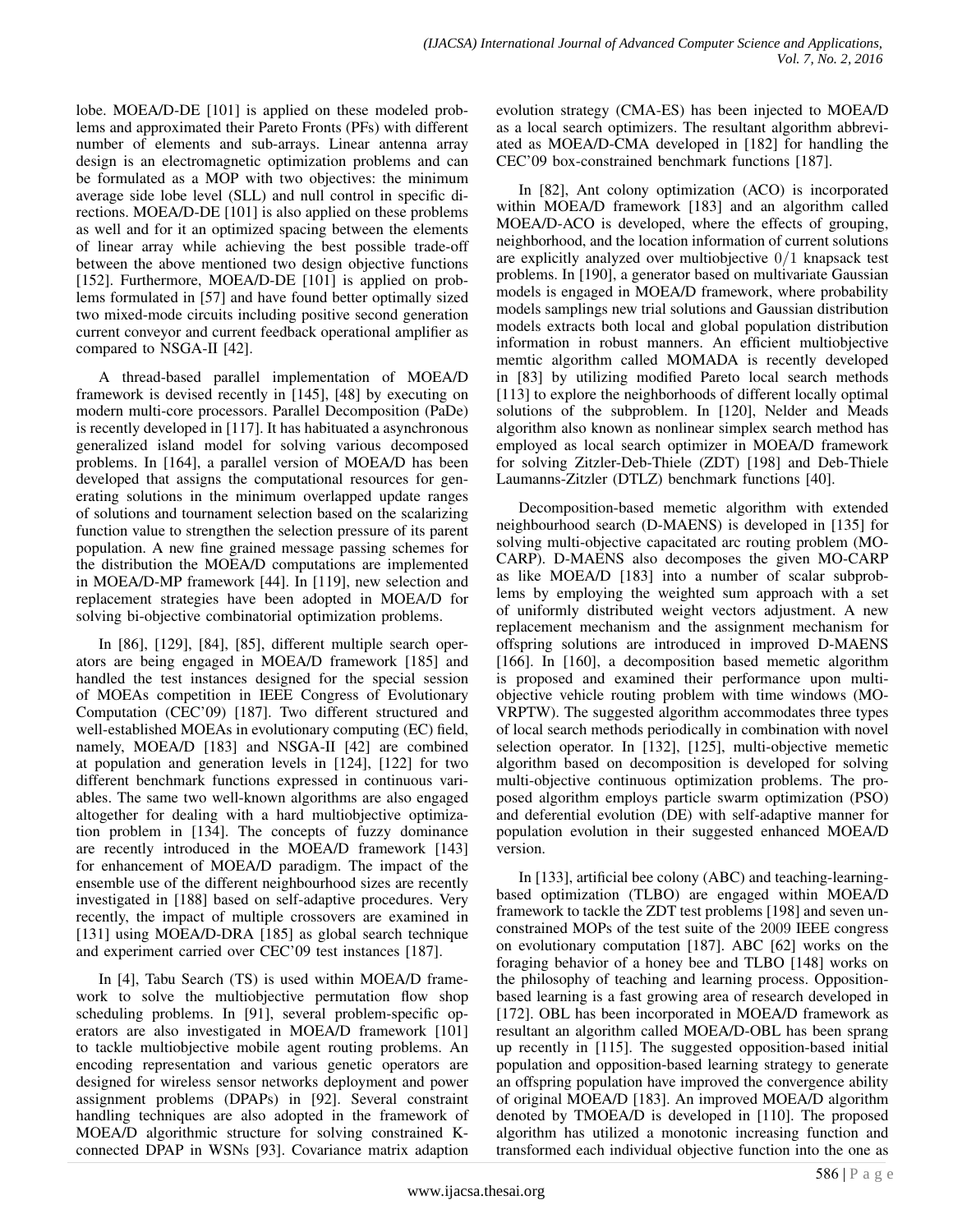resultant the curve shape of the non-dominant solutions of the transformed multi-objective problem get closed to the hyperplane whose intercept of coordinate axes is equal to one in the original objective function space.

In [6], [5], a decomposition based evolutionary algorithm is developed for solving both benchmark functions with many objectives and also real-world problems including the car side impact problem, the water resource management problem and the constrained ten-objective general aviation aircraft (GAA) design problem. Moreover, the proposed algorithm have been employed Latten hypercube sampling (LHS) mechanism for reference points generation and adaptive epsilon scheme to establish balance between convergence vs diversity dilemma.

MOEA/D with uniform decomposition measurement (MOEA/D-UDM) developed in [116] for many-objective problems (MAPs). In MOEA/D-UNM [116], the authors have been highlighted two main issues concerned with original MOEA/D paradigm dealing with MAPs, firstly, the number of constructed weight vectors are not arbitrary and mainly distributed on the boundary of weight space; secondly, the relationship between the optimal solution of subproblem and its weight vector is nonlinear for the Tchebycheff decomposition approach. To address aforementioned issues, a novel weight vectors initialization method based on the uniform decomposition measurement and modified Tchebycheff decomposition function have introduced in the MOEA/D-UNM framework while coping with MAPs. In [105], both dominance and decomposition concepts have been combined in order to exploit the merits of both paradigms for the purposes to maintain balance between convergence and diversity in the process of population evolution while coping with MAPs.

The concepts of bandit-based operator selection (AOS) method and fitness-rate-rank-based multiarmed bandit (FR-RMAB) are borrowed from the existing literature and have been incorporated in MOEA/D framework as consequence MOEA/D-FRRMAB is developed in [106] to handle manyobjective optimization problems. A stable matching model based on the preference articulations is employed in [108] as a resultant an algorithm called MOEA/D-STM is developed. The only difference in MOEA/D-STM and [107] are, MOEA/D-STM considers the perpendicular distance between *x* and the weight vector of subproblem *p*. However, the algorithm suggested in  $[107]$  make use of niche count of  $p$  is an additional term with perpendicular distance measurement for diversity improvement and promotion in their current population. MOEA/D-STM uses a stable matching model to find a suitable matching between subproblems and solutions.In [107], the selection of an appropriate solution for each subproblem is based on the interrelationship between subproblems and solutions.

Hybrid MOEA is developed in [104] which maintain different selection principles and two separate co-evolving archives to hold non-dominated solutions. One archive stores solutions with competitive selection pressure and other preserves a population with a satisfied distribution in the objective space. Furthermore, to exploit guidance information towards the Pareto-optimal set (PS), a restricted mating selection mechanism is employed in this algorithm for selecting mating parents from each archive to produce an efficient offspring solutions. Recently, [130], multiobjective algorithm based on multi-method is developed. MMTD employs two well-known algorithms, MOEA/D [183] and NSGA-II [42], for population evolution for dealing with CEC'09 test instances [187] and ZDT test problems.

# III. INDICATOR BASED EVOLUTIONARY ALGORITHM

Hypervolume metric was first introduced by Zitzler and Thiele as an indicator or measurement function. It measures both convergence and diversity which are desirable in the context of multi-objective evolutionary optimization [197], [193], [195]. It measures volume dominated by non-dominated solutions in objective space and extremely suitable for assessing the dominance levels of multiple set of solutions in multiobjective evolutionary optimization. For example, consider two Pareto sets (i.e. *A*and *B*), then the hypervolume indicator values of set *A* will be higher than *B* if *A* dominates *B*. Hypervolume is also called S metric or size of the space covered [191] or Lebesgue measure [95], [50]. It has been used as part of the selection or archiving process of MOEAs.

In the recent few years, the indicator based evolutionary algorithms (IBEAs) have gained growing attention and much popularity due to its strong theoretical support and background [30], [11], [26], [7], [10]. They have shown high search ability in various investigations [179], [13], [17]. The main features of these algorithms are, they do not need any diversity maintenance mechanism because indicator functions are automatically recover the issue of diversity promotion among their population solutions [176]. The first Hypervolume indicator based EAs called "hypervolume by slicing objectives (HSO)" was developed by Eckart Zitzler in his seminal work [191] and also seminal work of J.Knowels [45]. Subsequently, various indicator based evolutionary algorithms were developed by employing various procedures as like preferences based information [34], [25], [171], [8], [9], [196], different local search optimizers and many others [158]. One practical drawbacks of IBEA is that it needs much time for hypervolume calculation while dealing with many objectives problems. To address the mentioned drawbacks, in the recent past several faster and enhanced of IBEAs have been developed for solving both continuous and combinatorial optimization problems [114], [24], [173], [14], [28]. The algorithms developed in [114], [24] use objectives in place of points and as resultant they are quickly determine their solution contribution to the front. A methodology based on Monte Carlo sampling simulation has been recently introduced in [14] to estimate the ranks of their individuals induced by the hypervolume indicator for not determining the exact indicator values. In [15], [16], HypE: hypervolume estimation algorithm is devised for multiobjective Optimization. HypE uses the same Monte Carlo simulation method to approximate the exact hypervolume values. A fast and enhanced version of HypE is developed [18] for solving many objectives problems. In [29], a generalized methodology for preference-directed hypervolume-based multi objective search called W-HypE is developed. W-HypE also relies on Monte Carlo sampling and thereby allows to tackle problems with an arbitrary number of objectives.

In [76], an idea of scalarizing function-based hypervolume approximation method are introduced IBEAs framework to dealt with many objectives optimization problems. A simple and fast hypervolume indicator-based MOEA (FV-MOEA) is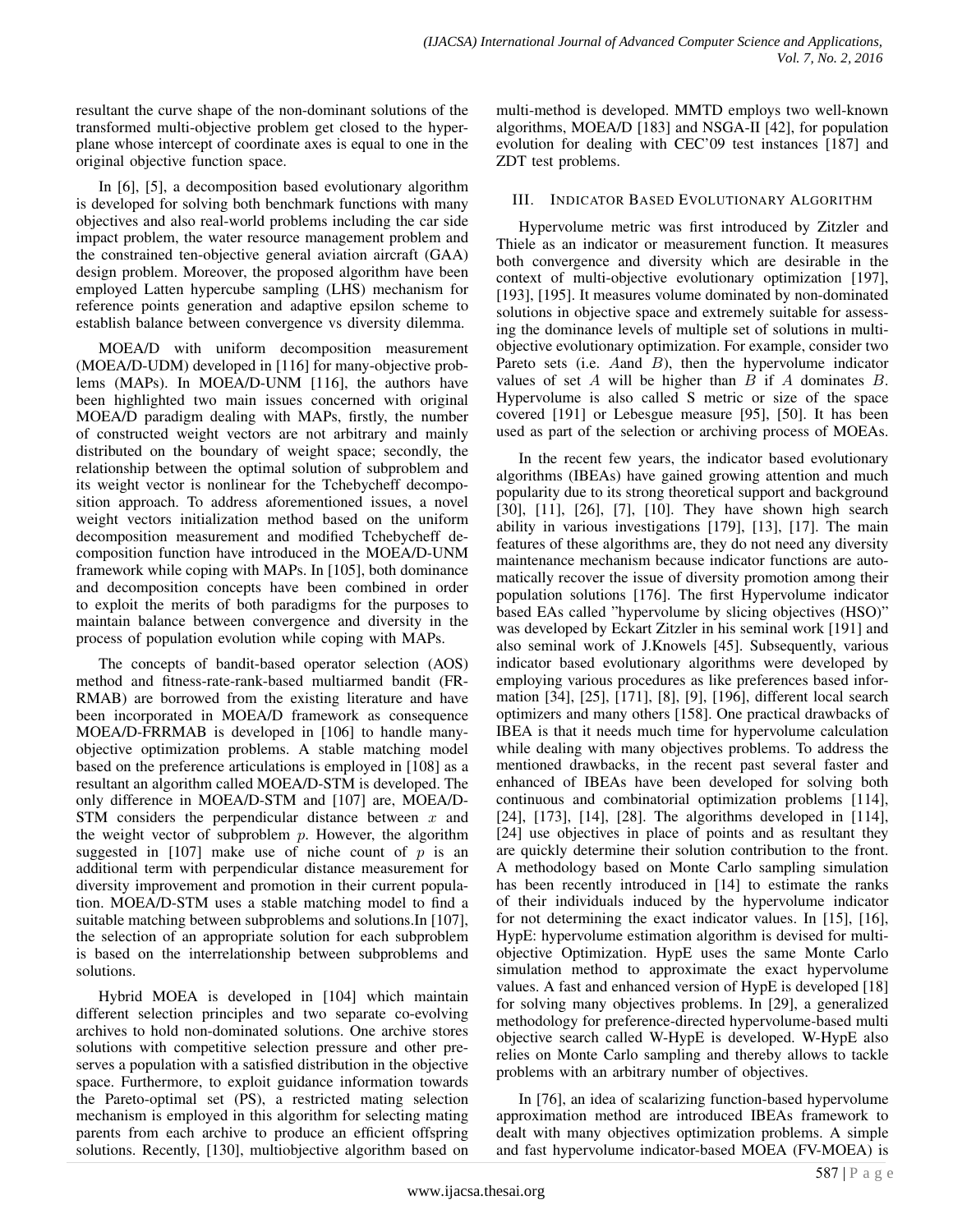proposed [79] that selects partial solutions rather than the whole solution set of solutions and quickly update the exact hypervolume contributions of different solutions. An iterative approach to indicator-based evolutionary multiobjective optimization is proposed in [69] with main feature in which only a single solution is obtained within single run. The proposed algorithm needs multiple runs for finding a set of solutions.

In [21], an indicator based evolutionary algorithm (IBEA) are compared with well-known algorithms including a fast nondominated sorting genetic algorithm II (NSGA- II) [42] and strength Pareto evolutionary algorithm (SPEA-II) [192] over standard portfolio optimization problems. An algorithm called Prospect indicator based evolutionary algorithm (PIBEA) is developed in [23] for solving DTLZ MOPs [40].The algorithmic structure of PIBEA is somewhat similar to well-known NSGA-II framework, however, it measures the potential of each individual to reproduce offspring that dominate itself and spread out in the objective space of the given MOPs. In [168], a directed search (DS) is incorporated as local search method within global indicator based optimization algorithms. In [89], Newton steepest descent method [51] and Hooke &Jeeves [64] have been concurrently integrated within SMS-EMOEA [20] framework to handle ZDT test problems [198].

An indicator-based ant colony optimization algorithm which is abbreviated as IBACO is devised [118] for solving the multi-objective knapsack problem (MOKP). IBACO engages binary quality indicators to reinforce their best solutions and not to eliminate the worst ones as exercised in the selection phase of IBEA [200].

An indicator-based EMOA called R2-IBEA is proposed in [157], [174], [27] for solving both ZDT [198] and DTLZ test problems [39]. R2-IBEA eliminates dominance ranking and performs selection with the *R*2 indicator [59].The *R*2 indicator usually requires a set of weight vectors that are uniformly distributed in the objective space. R2-IBEA is similar to MOEA/D [183] in a sense, it also habituates aggregation function like the Tchebycheff function with uniformly distributed weight vectors. R2IBEA [157] dynamically adjusts the location of the reference point according to the extent of the current generation individuals in the objective space. The key feature of *R*2 indicator is that it is computationally much less expensive than the hypervolume indicator. Another IBEA that avoids dominance ranking and uses a binary *ϵ*<sup>2</sup> indicator in the selection process of suggested  $IBEA - \epsilon_2$  [199]. The  $\epsilon_2$  is also called binary hypervolume indicator which is also computational cost exponentially grows deal with problems having many objective functions.

In [66], the algorithmic behaviors of MOEAs belongs to Pareto dominance-based, decomposition based and hypervolume-based categories are experimentally analyzed upon many-objective knapsack problems. The gathered experimental results are clearly indicate the superiority of decomposition based MOEAs against Pareto dominance and indicators based EAs dealing with knapsack benchmark functions with many objectives.

## IV. CONCLUSION

Pareto dominance-based EAs are main streams in the field of evolutionary computation (EC). However, their performance are greatly degraded on many objectives problems [87], [159], [56], [75]. Indicator based and decomposition based EAs are promising paradigms of EC. Indicator based EAs (IBEAs) mostly use the hypervolume as the indicator function to guide their process of population evolution. Decomposition based MOEAs use aggregation approaches as fitness functions and neighbourhood relationship to structure their scalar optimization problems (SOPs). MOEA/D uses several aggregation functions (i.e., weighted sum approach, Tchebycheff approach and normal-boundary intersection method and the normalized normal constraint method) for converting the problem of approximating the PF into a number of scalar optimization problems functions. This paper provides the latest review of MOEAs that integrate the decomposition concept and indicator functions in their framework along with other efficient techniques like the incorporation of preference based information, local search optimizers, multiple search operators with self-adaptive strategies, metaheuristics, mating restriction approaches, statistical sampling techniques, Fuzzy dominance concepts to tackle issues of convergence and diversity in an efficient manner for dealing with different real-world problems and diverse and complicated MOPs test suites.

### **REFERENCES**

- [1] A.Jaszkiewicz, "Genetic local search for multi-objective combinatorial optimization," *European Journalof Operational Research*, vol. 137, no. 1, pp. 50–71, 2002.
- [2] N. Al Moubayed, A. Petrovski, and J. McCall, "A Novel Smart Multi-objective Particle Swarm Optimisation Using decomposition," in *Proceedings of the 11th international conference on Parallel problem solving from nature: Part II*, ser. PPSN'10. Berlin, Heidelberg: Springer-Verlag, 2010, pp. 1–10.
- [3] E. Alba, B. Dorronsoro, F. Luna, A. J. Nebro, P. Bouvry, and L. Hogie, "A Cellular Multi-Objective Genetic Algorithm For Optimal Broadcasting Strategy In Metropolitan MANETs," *Computer Communications*, vol. 30, no. 4, pp. 685–697, 2007.
- [4] A. Alhindi and Q. Zhang, "MOEA/D with Tabu Search for Multiobjective Permutation Flow Shop Scheduling Problems," in *IEEE Congress on Evolutionary Computation (CEC'14)*, 2014, pp. 1155–1164.
- [5] M. Asafuddoula, T. Ray, and R. Sarker, "A Decomposition-Based Evolutionary Algorithm for Many Objective Optimization," *IEEE Transactions on Evolutionary Computation*, vol. 19, no. 3, pp. 445– 460, 2015.
- [6] ——, "A Decomposition Based Evolutionary Algorithm for Many Objective Optimization with Systematic Sampling and Adaptive Epsilon Control," in *Evolutionary Multi-Criterion Optimization*, ser. Lecture Notes in Computer Science, R. Purshouse, P. Fleming, C. Fonseca, S. Greco, and J. Shaw, Eds. Springer Berlin Heidelberg, 2013, vol. 7811, pp. 413–427.
- [7] A. Auger, J. Bader, and D. Brockhoff, "Theoretically Investigating Optimal *µ*-Distributions for the Hypervolume Indicator: First Results For Three Objectives," in *Conference on Parallel Problem Solving from Nature (PPSN XI)*, ser. LNCS, R. Schaefer *et al.*, Eds., vol. 6238. Springer, 2010, pp. 586–596.
- [8] A. Auger, J. Bader, D. Brockhoff, and E. Zitzler, "Articulating User Preferences in Many-Objective Problems by Sampling the Weighted Hypervolume," in *Genetic and Evolutionary Computation Conference (GECCO 2009)*, G. Raidl *et al.*, Eds. New York, NY, USA: ACM, 2009, pp. 555–562.
- [9] ——, "Investigating and Exploiting the Bias of the Weighted Hypervolume to Articulate User Preferences," in *Genetic and Evolutionary Computation Conference (GECCO 2009)*, G. Raidl *et al.*, Eds. New York, NY, USA: ACM, 2009, pp. 563–570.
- [10] ——, "Hypervolume-based Multiobjective Optimization: Theoretical Foundations and Practical Implications," *Theoretical Computer Science*, vol. 425, pp. 75–103, 2012.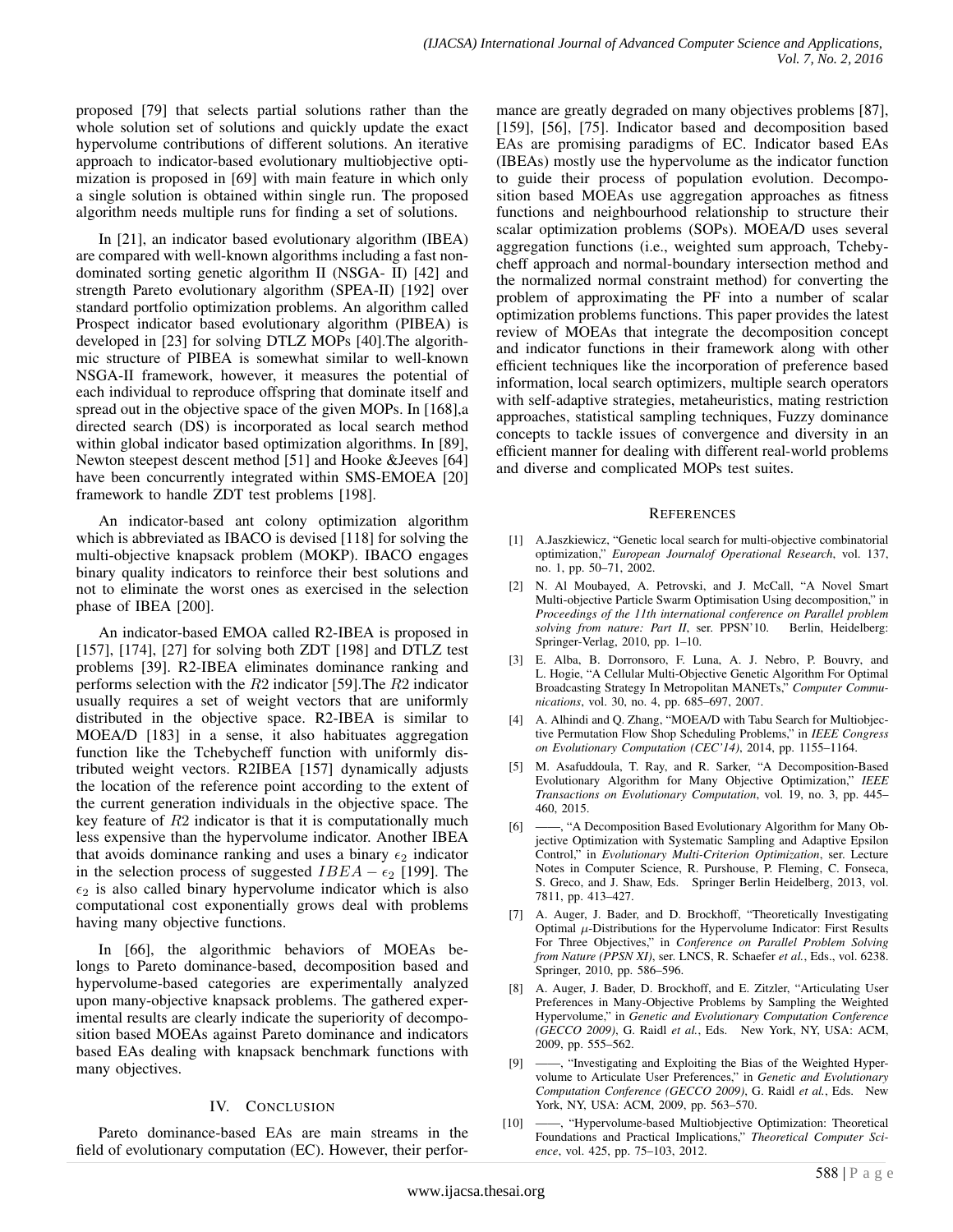- [11] -, "Hypervolume-Based Multiobjective Optimization: Theoretical Foundations and Practical Implications," *Theoretical Computer Science*, vol. 425, pp. 75–103, 2012.
- [12] J. Bader, "Hypervolume-Based Search for Multiobjective Optimization: Theory and Methods," Ph.D. dissertation, ETH Zurich, Switzerland, 2010.
- [13] ——, "Hypervolume-Based Search for Multiobjective Optimization: Theory and Methods," Ph.D. dissertation, ETH Zurich, Switzerland, 2010.
- [14] J. Bader, K. Deb, and E. Zitzler, "Faster Hypervolume-based Search using Monte Carlo Sampling," in *Conference on Multiple Criteria Decision Making (MCDM'08)*, ser. LNEMS, M. Ehrgott *et al.*, Eds., vol. 634, Heidelberg, Germany, 2010, pp. 313–326.
- [15] J. Bader and E. Zitzler, "HypE: An Algorithm for Fast Hypervolume-Based Many-Objective Optimization," Computer Engineering and Networks Laboratory (TIK), ETH Zurich, TIK Report 286, November 2008.
- [16] ——, "HypE: An Algorithm for Fast Hypervolume-Based Many-Objective Optimization," Computer Engineering and Networks Laboratory (TIK), ETH Zurich, TIK Report 286, 2008.
- [17] -, "Robustness in Hypervolume-based Multiobjective Search," Computer Engineering and Networks Laboratory (TIK), ETH Zurich, TIK Report 317, 2010.
- [18] -, "Hype: An algorithm for fast hypervolume-based manyobjective optimization," *Evolutionary Computing*, vol. 19, no. 1, pp. 45–76, Mar. 2011.
- [19] ——, "HypE: An Algorithm for Fast Hypervolume-Based Many-Objective Optimization," *Evolutionary Computation*, vol. 19, no. 1, pp. 45–76, 2011.
- [20] N. Beume, B. Naujoks, and M. Emmerich, "SMS-EMOA: Multiobjective Selection based on Dominated hypervolume," *European Journal of Operational Research*, vol. 181, no. 3, pp. 1653–1669, 2007.
- [21] S. Bhagavatula, S. Sanjeevi, D. Kumar, and C. Yadav, "Multi-objective indicator based evolutionary algorithm for portfolio optimization," in *Advance Computing Conference (IACC), 2014 IEEE International*, 2014, pp. 1206–1210.
- [22] L. Bianchi, M. Dorigo, L. Gambardella, and W. Gutjahr, "A Survey on Metaheuristics for Stochastic Combinatorial Optimization," *Natural Computing*, vol. 8, no. 2, pp. 239–287, 2009.
- [23] P. Boonma and J. Suzuki, "PIBEA: Prospect Indicator Based Evolutionary Algorithm for Multiobjective Optimization Problems.'
- [24] L. Bradstreet, L. While, and L. Barone, "A fast incremental hypervolume algorithm," *IEEE Transactions on Evolutionary Computation*, vol. 12, no. 6, pp. 714–723, 2008.
- [25] J. Branke, K. Deb, K. Miettinen, and R. Slowinski, Eds., *Multiobjective Optimization: Interactive and Evolutionary Approaches*. Springer, 2008.
- [26] D. Brockhoff, T. Friedrich, and F. Neumann, "Analyzing Hypervolume Indicator Based Algorithms," in *Conference on Parallel Problem Solving From Nature (PPSN X)*, ser. LNCS, G. Rudolph *et al.*, Eds., vol. 5199. Springer, 2008, pp. 651–660.
- [27] D. Brockhoff, T. Wagner, and H. Trautmann, "R2 Indicator Based Multiobjective Search," *Evolutionary Computation Journal*, vol. 23, pp. 369–395, 2015.
- [28] D. Brockhoff and E. Zitzler, "Improving Hypervolume-based Multiobjective Evolutionary Algorithms by Using Objective Reduction Methods," in *Congress on Evolutionary Computation (CEC 2007)*. IEEE Press, 2007, pp. 2086–2093.
- [29] D. Brockhoff, J. Bader, L. Thiele, and E. Zitzler, "Directed Multiobjective Optimization Based on the Weighted Hypervolume Indicator," *Journal of Multi-Criteria Decision Analysis*, vol. 20, no. 5-6, pp. 291– 317, 2013.
- [30] D. Brockhoff, T. Friedrich, and F. Neumann, "Analyzing Hypervolume Indicator Based Algorithms," in *Proceedings of the* 10*th International Conference on Parallel Problem Solving from Nature: PPSN X*. Berlin, Heidelberg: Springer-Verlag, 2008, pp. 651–660.
- [31] Carlos and R. L. Becerra, "Evolutionary Multi-Objective Optimization in Materials Science and Engineering," *Materials and Manufacturing Processes*, vol. 24, no. 2, pp. 119–129, 2009.
- [32] P. C. Chang, S. H. Chen, Q. Zhang, and J. L. Lin, "MOEA/D for Flowshop Scheduling Problems," in *IEEE Congress on Evolutionary Computation*, 2008, pp. 1433–1438.
- [33] C.-M. Chen, Y.-P. Chen, and Q. Zhang, "Enhancing MOEA/D with Guided Mutation and Priority Update for Multi-Objective Optimization," in *Proceedings of the IEEE Congress on Evolutionary Computation, CEC 2009, Trondheim, Norway, 18-21 May, 2009*, 2009, pp. 209–216.
- [34] T. Chugh, K. Sindhya, J. Hakanen, and K. Miettinen, "An Interactive Simple Indicator-Based Evolutionary Algorithm (I-SIBEA) for Multiobjective Optimization Problems," in *Evolutionary Multi-Criterion Optimization*, ser. Lecture Notes in Computer Science, A. Gaspar-Cunha, C. Henggeler Antunes, and C. C. Coello, Eds. Springer International Publishing, 2015, vol. 9018, pp. 277–291.
- [35] C. Coello and G. Lamont, *Applications of Multi-objective Evolutionary Algorithms*, ser. Advances in natural computation. World Scientific, 2004.
- [36] C. A. C. Coello, "A Comprehensive Survey of Evolutionary-Based Multiobjective Optimization Techniques," *Knowledge and Information Systems*, vol. 1, pp. 269–308, 1999.
- [37] C. A. Coello Coello, G. B.Lamont, and D. A. Veldhuizen, *Evolutionary Algorithms for Solving Multi-Objective Problems*. Kluwer Academic Publishers, New York,, March 2002.
- [38] Y. Collette and P. Siarry, *Multiobjective Optimization: Principles and Case Studies*. Springer Science & Business Media, 2003.
- [39] K. Deb, L. Thiele, M. Laumanns, and E. Zitzler, "Scalable Multi-Objective Optimization Test Problems," *In Congress on Evolutionary Computation (CEC2002), Piscataway, New Jersey: IEEE service Center*, vol. 1, pp. 825–830, MAy 2002.
- [40] ——, "Scalable Test Problems for Evolutionary Multi-Objective Optimization," in *Evolutionary Multiobjective Optimization: Theoretical Advances and Applications*, A. Abraham, R. Jain, and R. Goldberg, Eds. Springer, 2005, ch. 6, pp. 105–145.
- [41] K. Deb, *Multi-Objective Optimization Using Evolutionary Algorithms*, 2nd ed., S. Ross and R. Weber, Eds. John Wiley and Sons Ltd, 2002.
- [42] K. Deb, A. Pratap, S. Agarwal, and T.Meyarivan, "A Fast and Elitist Multiobjective Genetic Algorithm:NSGA-II," *IEEE Transsation On Evolutionary Computation*, vol. 6, no. 2, pp. 182–197, 2002.
- [43] D. Debels and M. Vanhoucke, "A Decomposition-Based Genetic Algorithm for the Resource-Constrained Project-Scheduling Problem," *Operations Research*, vol. 55, no. 3, pp. 457–469, 2007.
- [44] B. Derbel, A. Liefooghe, G. Marquet, and E.-G. Talbi, "A Fine Grained Message Passing MOEA/D," in *IEEE Congress on Evolutionary Computation (CEC'15)*, 2015, pp. 1837–1844.
- [45] J. D.Knowles, "Local-Search and Hybrid Evolutionary Algorithms for Pareto Optimization," PhD Thesis, Department of Computer Science, University of Reading, Reading, RG6 6AY, UK., 2002.
- [46] J. Dubois-Lacoste, M. Lpez-Ibez, and T. Sttzle, "Adaptive Anytime Two-Phase Local Search," vol. 6073, pp. 52–67.
- [47] ——, "Improving the Anytime Behavior of Two-Phase Local Search," *Annals of Mathematics and Artificial Intelligence*, vol. 61, no. 2, pp. 125–154, 2011.
- [48] J. Durillo, Q. Zhang, A. Nebro, and E. Alba, "Distribution of Computational Effort in Parallel MOEA/D," in *Learning and Intelligent Optimization*, ser. Lecture Notes in Computer Science, C. Coello, Ed. Springer Berlin Heidelberg, 2011, vol. 6683, pp. 488–502.
- [49] R. Eberhart and J.Kennedy, "A New Optimizer Using Particle Swarm Theory," in *Proceedings of the Sixth International Symposium on Micro Machine and Human Science, MHS'95*, oct. 1995, pp. 39–43.
- [50] M. Fleischer, "The Measure of Pareto Optima Applications to Multiobjective Metaheuristics," in *Evolutionary Multi-Criterion Optimization*, ser. Lecture Notes in Computer Science, C. Fonseca, P. Fleming, E. Zitzler, L. Thiele, and K. Deb, Eds. Springer Berlin Heidelberg, 2003, vol. 2632, pp. 519–533.
- [51] J. Fliege, L. M. G. Drummond, and B. F. Svaiter, "Newton's method for multiobjective optimization," *SIAM Journal on Optimization*, vol. 20, no. 2, pp. 602–626, 2009.
- [52] C. Fonseca and P. Fleming, "An Overview of Evolutionary Algorithm in Multi-Objective Optimization," *Evolutionary Computation*, vol. 3, no. 1, pp. 1–16, 1995.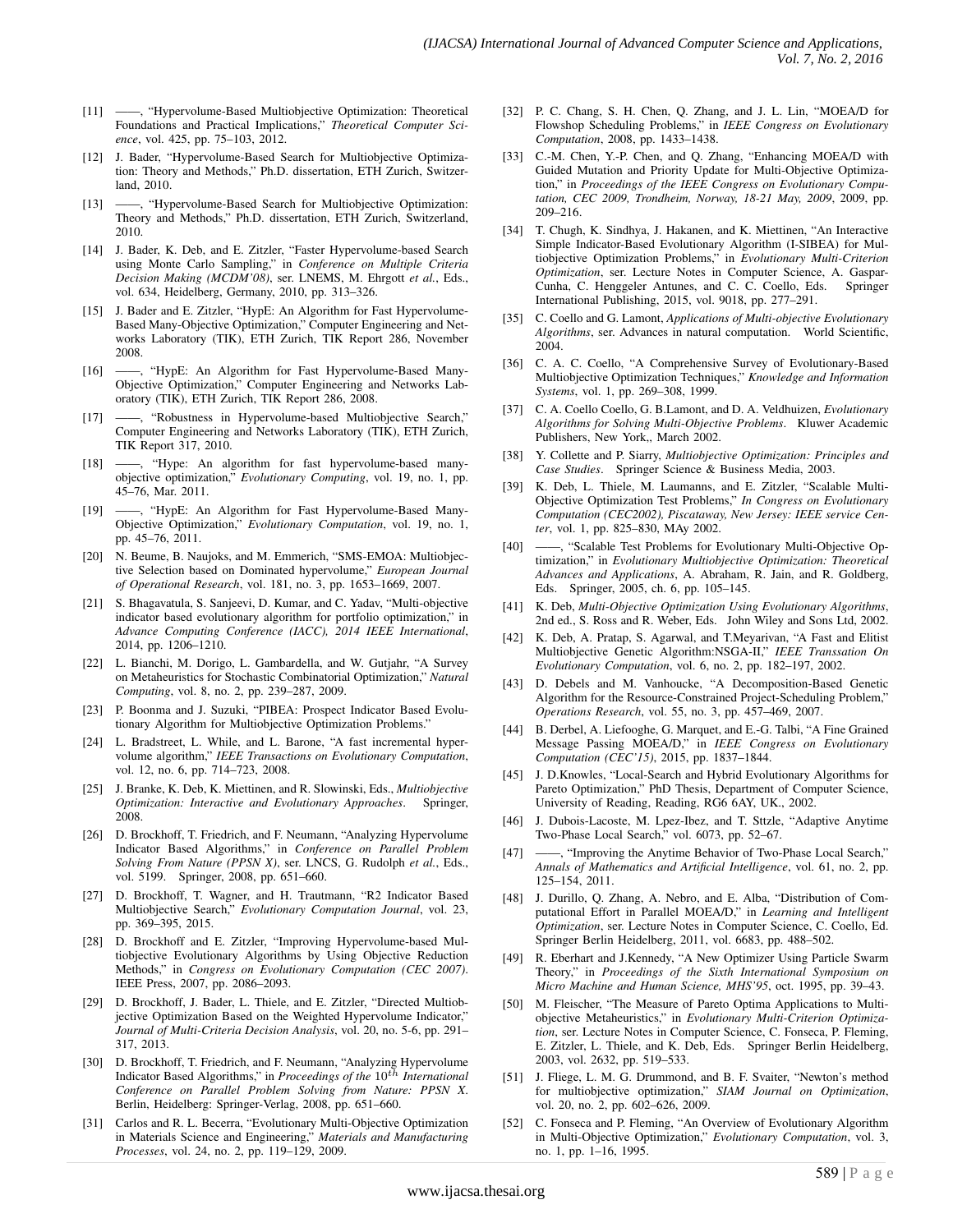- [53] P. M. França, A. Mendes, and P. Moscato, "A Memetic Algorithm for the total Tardiness Single Machine Scheduling Problem," *European Journal of Operational Research*, vol. 132, no. 1, pp. 224–242, 2001.
- [54] X. Gandibleux, N. Mezdaoui, and A. Frville, "A Tabu Search Procedure to Solve MultiObjective Combinatorial Optimization Problems,' in *Advances in Multiple Objective and Goal Programming*, ser. Lecture Notes in Economics and Mathematical Systems, R. Caballero, F. Ruiz, and R. Steuer, Eds. Springer Berlin Heidelberg, 1997, vol. 455, pp. 291–300.
- [55] M. Gong, F. Liu, W. Zhang, L. Jiao, and Q. Zhang, "Interactive MOEA/D for Multi-objective Decision Making," in *Proceedings of the 13th annual conference on Genetic and evolutionary computation*. ACM, 2011, pp. 721–728.
- [56] C. Grosan, "Multiobjective Adaptive Representation Evolutionary Algorithm (MAREA)- A new Evolutionary Algorithm for Multiobjective Optimization." in *WSC*, ser. Advances in Soft Computing, A. Abraham, B. D. Baets, M. Kppen, and B. Nickolay, Eds., vol. 34. Springer, 2004, pp. 113–121.
- [57] Guerra-Gomez, E. Tlelo-Cuautle, T. McConaghy, LuisG.delaFraga, G. Gielen, G.Reyes-Salgado, and J.M.Munoz-Pacheco, "Sizing Mixedmode Circuits by Multi-objective Evolutionary Algorithms," in *53rd IEEE International Midwest Symposium on Circuits and Systems*, 2010, pp. 813–816.
- [58] C. Guo, J. Zhibin, H. Zhang, and N. Li, "Decomposition-based classified Ant Colony Optimization Algorithm for Scheduling Semiconductor Wafer Fabrication System," *Computers & Industrial Engineering*, vol. 62, no. 1, pp. 141–151, 2012.
- [59] M. P. Hansen and A. Jaszkiewicz, "Evaluating the Quality of Approximations to the Non-Dominated Set," Technical University of Denmark, Technical Report MM-REP-1998-7, 1998.
- [60] S. Harris and E. Ifeachor, "Automatic Fesign of Frequency Sampling Filters by Hybrid Genetic Algorithm Techniques," *IEEE Transactions on Signal Processing*, vol. 46, no. 12, pp. 3304–3314, 1998.
- [61] W. E. Hart, N. Krasnogor, and J. E. Smith, *Recent advances in Memetic Algorithms*. Springer Science & Business Media, 2005, vol. 166.
- [62] R. Hedayatzadeh, B. Hasanizadeh, R. Akbari, and K. Ziarati, "A Multi-Objective Artificial Bee Colony for Optimizing Multi-Objective Problems," in *Advanced Computer Theory and Engineering (ICACTE), 2010 3rd International Conference on*, vol. 5. IEEE, 2010, pp. V5– 277.
- [63] T. Y. Hisao Ishibuchi and T. Murata, "Balance between Genetic Search and Local Search in Memetic Algorithms for Multiobjective Permutation Flowshop Scheduling," *IEEE Transiction on Evolutionary Computation*, vol. 7, no. 2, pp. 204–223, April 2003.
- [64] R. Hooke and T. A. Jeeves, "Direct Search Solution of Numerical and Statistical Problems," *Journal of ACM*, vol. 8, pp. 212–229, April 1961.
- [65] J. Horn, N. Nafpliotis, and D. E. Goldberg., "A Niched Pareto Genetic Algorithm for Multiobjective Optimization," in *Proceedings of the First IEEE Conference on Evolutionary Computation, CEC'94*, 1994.
- [66] H. Ishibuchi, N. Akedo, and Y. Nojima, "Behavior of Multiobjective Evolutionary Algorithms on Many-Objective Knapsack Problems,' *IEEE Transactions on Evolutionary Computation*, vol. 19, no. 2, pp. 264–283, 2015.
- [67] H. Ishibuchi and T. Murata, "Multi-Objective Genetic Local Search Algorithm and Its Application to Flowshop Scheduling," *IEEE Transactions on Systems, Man and Cybernetics*, vol. 28, no. 3, pp. 392–403, 1998.
- [68] ——, "Multi-objective Genetic Local Search for Minimizing the number of Fuzzy Rules for Pattern Classification Problems," in *The 1998 IEEE International Conference on Fuzzy Systems Proceedings*, vol. 2, 1998, pp. 1100–1105.
- [69] H. Ishibuchi, N. Tsukamoto, and Y. Nojima, "Iterative Approach to Indicator Based Multiobjective Optimization," in *Evolutionary Computation (CEC'07)*, 2007, pp. 3967–3974.
- [70] H. Ishibuchi and T. Murata., "Multi-Objective Genetic Local Search Algorithm." in *Proceedings of the Third IEEE International Conference on Evolutionary Computation*, I. T. Fukuda and T. Furuhashi, Eds., Nagoya, Japan, 1996, pp. 119–124.
- [71] H. Ishibuchi, Y. Sakane, N. Tsukamoto, and Y. Nojima, "Adaptation of

Scalarizing Functions in MOEA/D: An Adaptive Scalarizing Function-Based Multiobjective Evolutionary Algorithm," in *Proceedings of Evolutionary Multi-Criterion Optimization, 5th International Conference EMO'09, Nantes, France, April 7-10, 2009.*, 2009, pp. 438–452.

- [72] ——, "Effects of using two Neighborhood Structures on the Performance of Cellular Evolutionary Algorithms for Many-objective Optimization," in *Proceedings of the IEEE Congress on Evolutionary Computation, CEC'09,Trondheim, Norway, 18-21 May, 2009*, 2009, pp. 2508–2515.
- [73] ——, "Evolutionary Many-Objective Optimization by NSGA-II and MOEA/D with Large Populations," in *Proceedings of the IEEE International Conference on Systems, Man and Cybernetics, San Antonio, TX, USA, 11-14 October 2009*, 2009, pp. 1758–1763.
- [74] ——, "Simultaneous use of Different Scalarizing Functions in MOEA/D," in *Genetic and Evolutionary Computation Conference, GECCO'10, Proceedings, Portland, Oregon, USA, July 7-11, 2010*, 2010, pp. 519–526.
- [75] H. Ishibuchi, N. Tsukamoto, and Y. Nojima, "Evolutionary Manyobjective Optimization: A Short Review," in *Proceedings of the IEEE Congress on Evolutionary Computation(CEC'08), Hong Kong, China*, 2008, pp. 2419–2426.
- [76] H. Ishibuchi, N. Tsukamoto, Y. Sakane, and Y. Nojima, "Indicatorbased Evolutionary Algorithm with Hypervolume Approximation by Achievement Scalarizing Functions," in *2010, Proceedings of Genetic and Evolutionary Computation Conference GECCO Portland, Oregon, USA, July 7-11, 2010*, 2010, pp. 527–534.
- [77] A. Jaszkiewicz, "On the Computational Efficiency of Multiple Objective Metaheuristics. The Knapsack Problem Case Study," *European Journal of Operational Research*, vol. 158, no. 2, pp. 418–433, 2004.
- [78] A. Jaszkiewicz, M. Hapke, and P. Kominek, "Performance of Multiple Objective Evolutionary Algorithms on a Distribution System Design Problem-Computational Experiment," in *Proceedings of First International Conference on Evolutionary Multi-Criterion Optimization (EMO), Zurich, Switzerland*, March 7-9, 2001, pp. 241–255.
- [79] S. Jiang, J. Zhang, Y.-S. Ong, A. Zhang, and P. S. Tan, "A Simple and Fast Hypervolume Indicator-Based Multiobjective Evolutionary Algorithm," *IEEE Transactions on Cybernetics*, vol. 45, no. 10, pp. 2202–2213, 2015.
- [80] K.Deb, "Multiobjective Genetic Algorithms: Problems Difficulities and Construction of Test Problems," *Evolutionary Computation*, vol. 7, no. 3, pp. 205–230, 1999.
- [81] K.Deb and R. Agrawal, "Simulated Binary Crossover for Continuous Search Space," *Complex System*, vol. 9, pp. 115–148, 1995.
- [82] L. Ke, Q. Zhang, and R. Battiti, "MOEA/D-ACO: A Multiobjective Evolutionary Algorithm using Decomposition and AntColony Optimization," *IEEE T. Cybernetics*, vol. 43, no. 6, pp. 1845–1859, 2013.
- [83] L. Ke, Q. Zhang, and R.Battiti, "Hybridization of Decomposition and Local Search for Multiobjective Optimization," *IEEE Transactions on Cybernetics*, vol. 44, no. 10, pp. 1808–1820, 2014.
- [84] W. Khan, "Hybrid multiobjective evolutionary algorithm based on decomposition," PhD, Department of Mathematical Sciences, University of Essex, Wivenhoe Park, CO4 3SQ, Colchester, UK, January 2012.
- [85] W. Khan, A. Salhi, M. A. Jan, and R. Khanum, "Enhanced Version of Gentically Adaptive Multi-Algorithm for Multiobjective Optimization," *International Journal of Advanced Computer Science and Application (IJACSA)*, vol. 12, no. 6, pp. 279–287, 2015.
- [86] W. Khan and Q. Zhang, " MOEA/D-DRA with Two Crossover Operators," in *Proceedings of the UK Workshop on Computational Intelligence (UKCI 2010)*, 8th–10th September 2010, pp. 1–6.
- [87] V. Khare, X. Yao, and K. Deb, "Performance scaling of multiobjective evolutionary algorithms," in *Evolutionary Multi-Criterion Optimization*, ser. Lecture Notes in Computer Science, C. Fonseca, P. Fleming, E. Zitzler, L. Thiele, and K. Deb, Eds. Springer Berlin Heidelberg, 2003, vol. 2632, pp. 376–390.
- [88] J. Knowles and D. Corne, "The Pareto Archived Evolution Strategy: A new Baseline Algorithm for Pareto Multiobjective Optimization,' in *Proceedings of the IEEE Congress on Evolutionary Computation (CEC' 99)*, Piscatay, NJ, JULY 1999, pp. 98–105.
- [89] P. Koch, O. Kramer, G. Rudolph, and N. Beume, "On the hybridization of sms-emoa and local search for continuous multiobjective optimiza-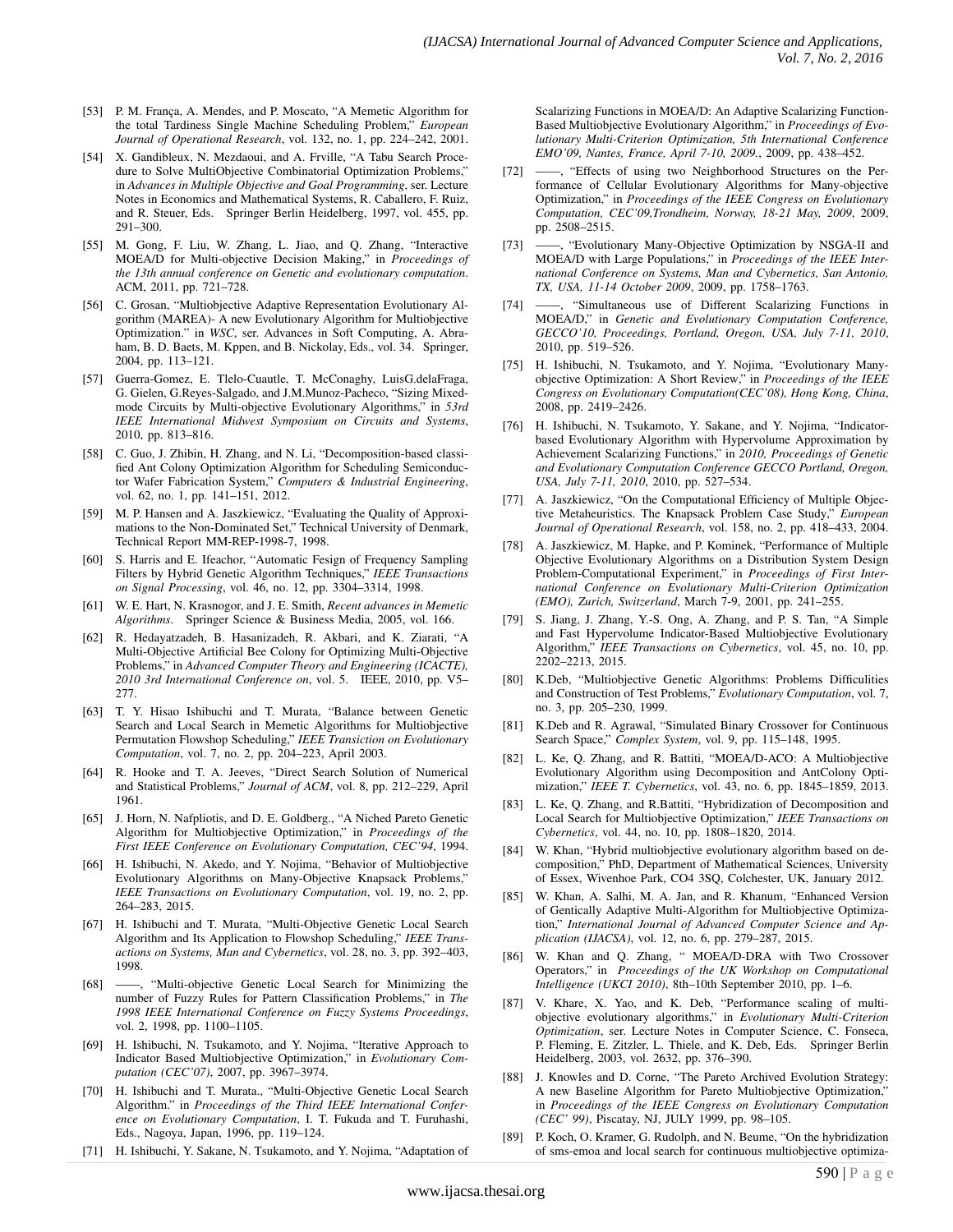tion," in *Proceedings of the 11th Annual Conference on Genetic and Evolutionary Computation*, ser. GECCO '09. New York, NY, USA: ACM, 2009, pp. 603–610.

- [90] J. Kocijan, R. Murray-Smith, C. Rasmussen, and A. Girard, "Gaussian Process Model based Predictive Control," in *Proceedings of theAmerican Control Conference*, vol. 3, 2004, pp. 2214–2219.
- [91] A. Konstantinidis, C. Charalambous, A. Zhou, and Q. Zhang, "Multi-objective Mobile Agent-based Sensor Network Routing using MOEA/D," in *Evolutionary Computation (CEC), 2010 IEEE Congress on*. IEEE, 2010, pp. 1–8.
- [92] A. Konstantinidis, K. Yang, and Q. Zhang, "Problem-specific Encoding and Genetic Operation for a Multi-Objective Deployment and Power Assignment Problem in Wireless Sensor Networks," in *IEEE International Conference on Communications*. IEEE, 2009, pp. 1–6.
- [93] A. Konstantinidis, K. Yang, Q. Zhang, and F. Gordejuela-Sanchez, "Multiobjective K-connected Deployment and Power Assignment in WSNs using Constraint Handling," in *IEEE Global Telecommunications Conference (GLOBECOM'09)*. IEEE, 2009, pp. 1–6.
- [94] N. Krasnogor, A. Aragn, and J. Pacheco, "Memetic Algorithms," in *Metaheuristic Procedures for Training Neutral Networks*, ser. Operations Research/Computer Science Interfaces Series, E. Alba and R. Mart, Eds. Springer US, 2006, vol. 36, pp. 225–248.
- [95] M. Laumanns, E. Zitzler, and L. Thiele, "A Unified Model For Multi-Objective Evolutionary Algorithms with Elitism," in *Proceedings of the 2000 Congress on Evolutionary Computation*, vol. 1, 2000, pp. 46–53 vol.1.
- [96] C. Lcken, B. Barn, and C. Brizuela, "A Survey on Multi-Objective Evolutionary Algorithms for Many-objective Problems," *Computational Optimization and Applications*, vol. 58, no. 3, pp. 707–756, 2014.
- [97] H. Li and D. Landa-Silva, "An Adaptive Evolutionary Multi-objective Approach Based on Simulated Annealing," *Evolutionary Computing*, vol. 19, no. 4, pp. 561–595, Dec. 2011.
- [98] H. Li, "Combination of Evolutionary Algorithms with Decomposition Techniques for Multiobjective Optimization," PhD, Department of Computer Science, University of Essex, Wevehoe Park, Colchester, Essex, CO4 3SQ, UK, 2007.
- [99] H. Li, M. Ding, J. Deng, and Q. Zhang, "On the use of Random Weights in MOEA/D," in *IEEE Congress on Evolutionary Computation (CEC'15)*, 2015, pp. 978–985.
- [100] H. Li, X. Su, Z. Xu, and Q. Zhang, "MOEA/D with Iterative Thresholding Algorithm for Sparse Optimization Problems," in *Parallel Problem Solving from Nature - PPSN XII*, ser. Lecture Notes in Computer Science, C. Coello, V. Cutello, K. Deb, S. Forrest, G. Nicosia, and M. Pavone, Eds. Springer Berlin Heidelberg, 2012, vol. 7492, pp. 93–101.
- [101] H. Li and Q. Zhang, "Multiobjective Optimization Problems With Complicated Pareto Sets: MOEA/D and NSGA-II," *IEEE Transsation On Evolutionary Computation*, vol. 13, no. 2, pp. 284–302, April 2009.
- [102] -- , "A Decomposition-based Evolutionary Strategy for Bi-objective LOTZ Problem," in *Adaptation in Artificial and Biological Systems*. University of Essex, UK., April 2006, pp. 1–5.
- [103] ——, "A Multiobjective Differential Evolution Based on Decomposition for Multiobjective Optimization with Variable Linkages," in *Parallel Problem Solving from Nature - PPSN IX*, ser. Lecture Notes in Computer Science, T. Runarsson, H.-G. Beyer, E. Burke, J. Merelo-Guervs, L. Whitley, and X. Yao, Eds. Springer Berlin Heidelberg, 2006, vol. 4193, pp. 583–592.
- [104] K. Li, K. Deb, and Q. Zhang, "Evolutionary Multiobjective Optimization with Hybrid Selection Principles," in *IEEE Congress on Evolutionary Computation (CEC'15)*, 2015, pp. 900–907.
- [105] K. Li, K. Deb, Q. Zhang, and S. Kwong, "An Evolutionary Many-Objective Optimization Algorithm Based on Dominance and Decomposition," *IEEE Transactions on Evolutionary Computation*, vol. 19, no. 5, pp. 694–716, October 2015.
- [106] K. Li, Á. Fialho, S. Kwong, and Q. Zhang, "Adaptive Operator Selection With Bandits for a Multiobjective Evolutionary Algorithm Based on Decomposition," *IEEE Trans. Evolutionary Computation*, vol. 18, no. 1, pp. 114–130, 2014.
- [107] K. Li, S. Kwong, Q. Zhang, and K. Deb, "Interrelationship-Based Selection for Decomposition Multiobjective Optimization," *IEEE Transactions on Cybernetics*, vol. 45, no. 10, pp. 2076–2088, 2015.
- [108] K. Li, Q. Zhang, S. Kwong, M. Li, and R. Wang, "Stable Matching-Based Selection in Evolutionary Multiobjective Optimization," *IEEE Transactions on Evolutionary Computation*, vol. 18, no. 6, pp. 909– 923, 2014.
- [109] X. Liao, Q. Li, X. Yang, W. Zhang, and W. Li, "Multiobjective Optimization for Crash Safety Design of Vehicles using Stepwise Regression Model," *Structural and Multidisciplinary Optimization*, vol. 35, no. 6, pp. 561–569, 2008.
- [110] H. lin Liu, F. Gu, and Y. ming Cheung, "T-MOEA/D: MOEA/D with Objective Transform in Multi-objective Problems," in *International Conference of Information Science and Management Engineering (ISME'10)*, vol. 2, 2010, pp. 282–285.
- [111] Y. Liu and B. Niu, "A Multi-objective Particle Swarm Optimization Based on Decomposition," in *Emerging Intelligent Computing Technology and Applications*, ser. Communications in Computer and Information Science, D.-S. Huang, P. Gupta, L. Wang, and M. Gromiha, Eds. Springer Berlin Heidelberg, 2013, vol. 375, pp. 200–205.
- [112] F. Lootsma and K. Ragsdell, "State-of-the-art in Parallel Nonlinear Optimization," *Parallel Computing*, vol. 6, no. 2, pp. 133–155, 1988.
- [113] T. Lust and A. Jaszkiewicz, "Speed-up Techniques for solving largescale biobjective TSP," *Computers & Operations Research*, vol. 37, no. 3, pp. 521–533, 2010.
- [114] P. H. Lyndon While and S. Huband, "A Faster Algorithm for Calculating Hypervolume," *IEEE Transactions on Evolutionary Computation*, vol. 10, no. 1, pp. 29–38, February 2006.
- [115] X. Ma, F. Liu, Y. Qi, M. Gong, M. Yin, L. J. Lingling Li, and J. Wu, "MOEA/D with Opposition-Based Learning for Multiobjective Optimization Problem," *Neurocomputing*, vol. 146, pp. 48–64, 2014.
- [116] X. Ma, Y. Qi, L. Li, F. Liu, L. Jiao, and J. Wu, "MOEA/D with Uniform Decomposition Measurement for Many-Objective Problems," *Soft Computing*, vol. 18, no. 12, pp. 2541–2564, 2014.
- [117] A. Mambrini and D. Izzo, "PaDe: A Parallel Algorithm Based on the MOEA/D Framework and the Island Model," in *Proceedings OF 13th International Conference Parallel Problem Solving from Nature-PPSN XIII, Ljubljana, Slovenia, September 13-17, 2014.*, 2014, pp. 711–720.
- [118] I. B. Mansour and I. Alaya, "Indicator Based Ant Colony Optimization for Multi-objective Knapsack Problem," *Procedia Computer Science*, vol. 60, pp. 448–457, 2015.
- [119] G. Marquet, B. Derbel, A. Liefooghe, and E. Talbi, "Shake Them All! - Rethinking Selection and Replacement in MOEA/D," in *Proceedings of Parallel Problem Solving from Nature-PPSN XIII-13th International Conference, Ljubljana, Slovenia, September 13-17*, 2014, pp. 641–651.
- [120] S. Z. Martnez and C. A. C. Coello, "A Hybridization of MOEA/D with the Nonlinear Simplex Search Algorithm," in *IEEE Congress on Evolutionary Computation (CEC'13)*, 2013, pp. 48–55.
- [121] W. K. Mashwan, "Enhanced versions of Differential Evolution: Stateof-the-art Survey," *International Journal Computing Sciences and Mathematics(IJCSM)*, vol. 5, no. 2, pp. 107–126, 2014.
- [122] W. K. Mashwani, "A Multimethod Search Approach Based on Adaptive Generations Level," in *Seventh International Conference on Natural Computation(ICNC'11), Shanghai, China, 26-28 July*, 2011, pp. 23–27.
- [123] ——, "Hybrid Multiobjective Evolutionary Algorithms: A Survey of the State-of-the-art," *International Journal of Computer Science Issues*, vol. 8, no. 6, pp. 374–392, 2011.
- [124] ——, "Integration of NSGA-II and MOEA/D in Multimethod Search Approach: Algorithms," in *Proceedings of the 13th Annual Conference Companion on Genetic and Evolutionary Computation*. ACM, 2011, pp. 75–76.
- [125] ——, "MOEA/D with DE and PSO: MOEA/D-DE+PSO," in *The Thirty-first SGAI International Conference on Innovative Techniques and Applications of Artificial Intelligence, Cambridge, UK, December*, 2011, pp. 217–221.
- [126] ——, "Comparison of Evolutionary Algorithm over Multiobjective Optimization Problems," in *Proceeding of International Conference on Modeling and Simulation (ICOMS), Air University Islamabad, Pakistan*, 2013.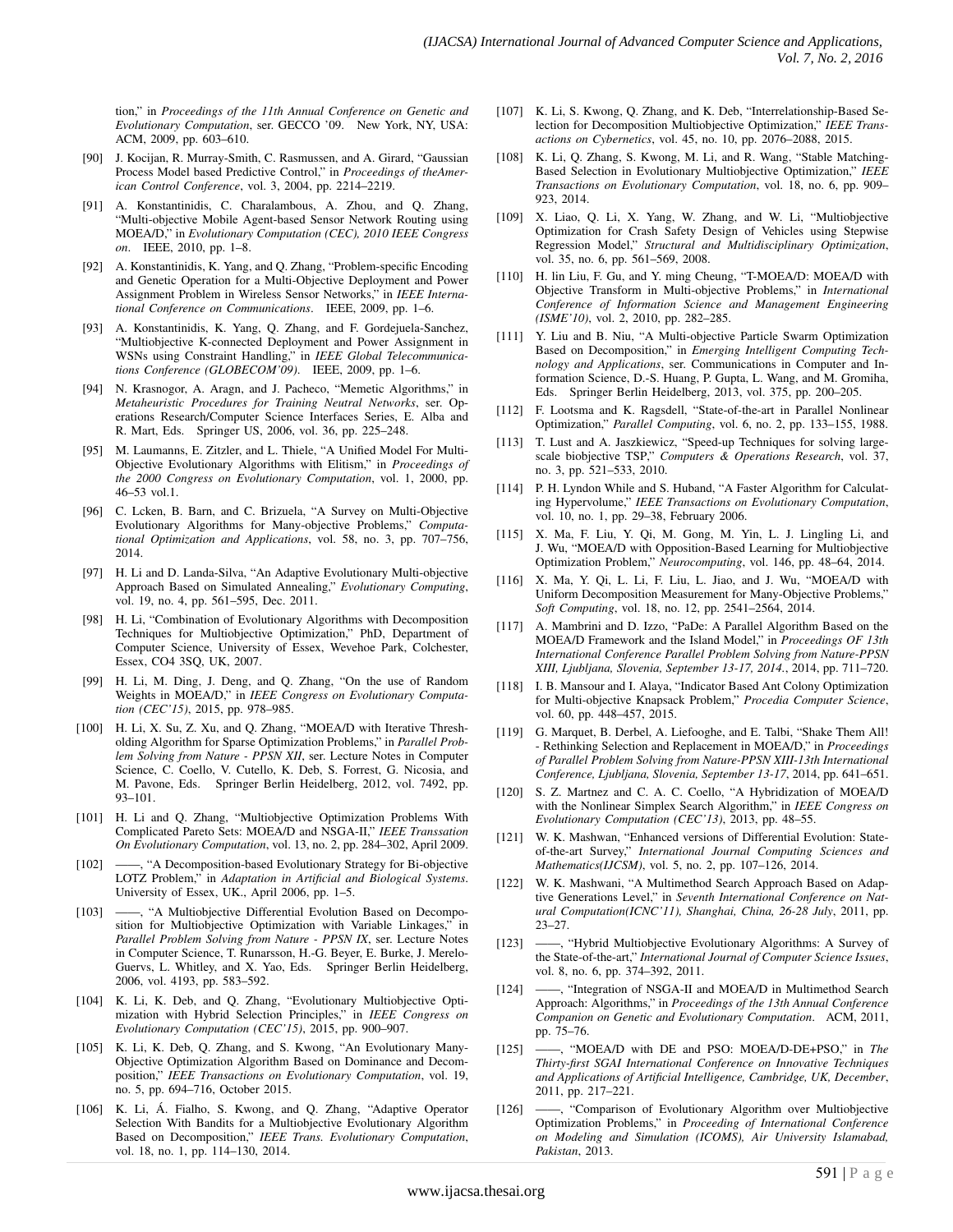- [127] ——, "Comprehensive Survey of the Hybrid Evolutionary Algorithms," *International Journal of Applied Evolutionary Computation (IJAEC)*, vol. 4, no. 2, pp. 1–19, July 2013.
- [128] ——, "Performanance of AMALGAM over CEC'09 Test Instances," in *Proceeding Third International Conference on Aerospace Science and Engineering (ICASE'13)*, 2013.
- [129] W. K. Mashwani and A. Salhi, "A Decomposition-Based Hybrid Multiobjective Evolutionary Algorithm with Dynamic Resource Allocation," *Applied Soft Computing*, vol. 12, no. 9, pp. 2765–2780, 2012.
- [130] ——, "Multiobjective Evolutionary Algorithm Based on Multimethod with Dynamic Resources Allocation," *Applied Soft Computing*, vol. 39, pp. 292–309, 2016.
- [131] W. K. Mashwani, A. Salhi, M. A. Jan, R.A.Khanum, and M. Sulaiman, "Impact Analysis of Crossovers in Multiobjective Evolutionary Algorithm," *Science International Journal*, vol. 27, no. 6, pp. 4943–4956, December 2015.
- [132] W. K. Mashwani and A. Salhi, "Multiobjective Memetic Algorithm Based on Decomposition," *Applied Soft Computing*, vol. 21, pp. 221– 243, 2014.
- [133] M. Medina, S. Das, C. Coello Coello, and J. Ramirez, "Two decomposition-based modem metaheuristic algorithms for multiobjective optimization- A comparative study," in *Computational Intelligence in Multi-Criteria Decision-Making (MCDM), 2013 IEEE Symposium on*, 2013, pp. 9–16.
- [134] Y. Mei, K. Tang, and X. Yao, "Decomposition-Based Memetic Algorithm for Multiobjective Capacitated Arc Routing Problem," *IEEE Trans. Evolutionary Computation*, vol. 15, no. 2, pp. 151–165, 2011.
- [135] ——, "Decomposition-based memetic algorithm for multiobjective capacitated arc routing problem," *Evolutionary Computation, IEEE Transactions on*, vol. 15, no. 2, pp. 151–165, 2011.
- [136] K. M. Miettinien, *Nonlinear Multiobjective Optimization*, ser. Kluwer's International Series. Norwell, MA: Academic Publishers Kluwer, 1999.
- [137] P. Moscato, A. Mendes, and C. Cotta, *Memetic Algorithms. New Optimization Techniques in Engineering*. Berlin Heidelberg: Springer, 2004.
- [138] P. Moscato, "On Evolution, Search, Optimization, Genetic Algorithms and Martial Arts-Towards Memetic Algorithms," *Caltech Concurrent Computation Program, C3P Report*, vol. 826, 1989.
- [139] ——, "Memetic Algorithms: A Short Introduction," in *New Ideas in Optimization*. McGraw-Hill Ltd., UK, 1999, pp. 219–234.
- [140] P. Moscato and M. G. Norman, "A Memetic Approach for the Traveling Salesman Problem Implementation of a Computational Ecology for Combinatorial Optimization On Message-passing Systems," *Parallel Computing and Transputer Applications*, vol. 1, pp. 177–186, 1992.
- [141] T. Murata and M. Gen, "Cellular Genetic Algorithm for Multi-Objective Optimization," in *In Proc. of the 4th Asian Fuzzy System Symposium*, 2002, pp. 538–542.
- [142] T. Murata, H. Ishibuchi, and M. Gen, "Specification of Genetic Search Direction in Cellular Multiobjective Genetic Algorithm," in *Evolutionary Multicriterion Optimization*. LNCS, Springer-Verlag, pp. 82–95.
- [143] M. Nasir, A. K. Mondal, S. Sengupta, S. Das, and A. Abraham, "An Improved Multiobjective Evolutionary Algorithm based on Decomposition with Fuzzy Dominance," in *Proceedings of IEEE Congress on Evolutionary Computation (CEC,11)*. New Orleans, US: IEEE Press, June 5-8 2011, pp. 1–8.
- [144] A. J. Nebro, J. J. Durillo, F. Luna, B. Dorronsoro, and E. Alba, "MO-Cell: A Cellular Genetic Algorithm for Multiobjective Optimization," *International Journal of Intelligent Systems*, pp. 25–36, 2007.
- [145] A. Nebro and J. Durillo, "A Study of the Parallelization of the Multi-Objective Metaheuristic MOEA/D," in *Learning and Intelligent Optimization*, ser. Lecture Notes in Computer Science, C. Blum and R. Battiti, Eds. Springer Berlin Heidelberg, 2010, vol. 6073, pp. 303–317.
- [146] F. Neri and C. Cotta, "Memetic Algorithms and Memetic Computing Optimization: A literature Review," *Swarm and Evolutionary Computation*, vol. 2, pp. 1–14, 2012.
- [147] F. Neri, C. Cotta, and P. Moscato, *Handbook of Memetic Algorithms*. Springer Heidelberg, 2012, vol. 379.
- [148] T. Niknam, F. Golestaneh, and M. Sadeghi, "Multiobjective Teaching Learning-Based Optimization for Dynamic Economic Emission Dispatch," *Systems Journal, IEEE*, vol. 6, no. 2, pp. 341–352, 2012.
- [149] N.Srinivas and K.Deb, "A Multiobjective Optimization using Nondominated Sorting in Genetic Algorithms," *J Evol Comput*, vol. 2, no. 3, pp. 221–248, 1994.
- [150] Y. S. Ong and A. Keane, "Meta-Lamarckian learning in Lemetic Algorithms," *IEEE Transactions on Evolutionary Computation*, vol. 8, no. 2, pp. 99–110, 2004.
- [151] Y.-S. Ong, M. H. Lim, and X. Chen, "Research frontier-memetic computationpast, present & future," *IEEE Computational Intelligence Magazine*, vol. 5, no. 2, p. 24, 2010.
- [152] S. Pal, B.-Y.Qu, S. Das, and P.N.Suganthan, "Optimal Synthesis of Linear Antenna Arrays with Multi-Objective Differential Evolution," *Progress In Electromagnetics Research B*, vol. 21, pp. 87–111, 2010.
- [153] S. Pal, S. Das, A. Basak, and P. Suganthan, "Synthesis of Difference Patterns for Monopulse Antennas with Optimal Combination of array-size and number of subarrays-A Multi-Objective Optimization Approach," *Progress In Electromagnetics Research B*, vol. 21, pp. 257–280, 2010.
- [154] P. Palmers, T. McConnaghy, M. Steyaert, and G. Gielen, "Massively Multi-topology Sizing of analog Integrated Circuits," in *Proceedings of the Conference on Design, Automation and Test in Europe (DATE'09)*. 3001 Leuven, Belgium: European Design and Automation Association, 2009, pp. 706–711.
- [155] L. Paquete and T. Stützle, "A Two-Phase Local Search for the Biobjective Traveling Salesman Problem," in *Proceedings of the Evolutionary Multi-Criterion Optimization, Second International Conference, EMO'3, Faro, Portugal, April 8-11*, 2003, pp. 479–493.
- [156] W. Peng and Q. Zhang, "A Decomposition-based Multi-objective Particle Swarm Optimization Algorithm for Continuous Optimization Problems," in *IEEE International Conference on Granular Computing*, 2008, pp. 534–537.
- [157] D. Phan and J. Suzuki, "R2-IBEA: R2 indicator based evolutionary algorithm for multiobjective optimization," in *IEEE Congress on Evolutionary Computation (CEC'13)*, 2013, pp. 1836–1845.
- [158] M. Pilát and R. Neruda, "Hypervolume-based Local Search in Multiobjective Evolutionary Optimization," in *Proceedings of the Annual Conference on Genetic and Evolutionary Computation*, ser. GECCO '14. New York, NY, USA: ACM, 2014, pp. 637–644.
- [159] R. C. Purshouse and P. J. Fleming, "Evolutionary Many-Objective Optimisation: An Exploratory Analysis," in *IEEE Congress on Evolutionary Computation (CEC'03)*, vol. 3. IEEE, 2003, pp. 2066–2073.
- [160] Y. Qi, Z. Hou, H. Li, J. Huang, and X. Li, "A decomposition based memetic algorithm for multi-objective vehicle routing problem with time windows," *Computers and Operations Research*, vol. 62, no. C, pp. 61–77, October 2015.
- [161] Y. Qi, X. Ma, L. J. Fang Liu, J. Sun, and J. Wu, "MOEA/D with Adaptive Weight Adjustment," *Evolutionary Computation*, vol. 22, no. 2, pp. 231–264, May 2014.
- [162] R.Storn and K.V.Price, "Differential Evolution A Simple and Efficient Heuristic for Global Optimization over Continuous Spaces," ICSI, Technical Report TR-95-012, 1995.
- [163] 1. Rubio-Largo, Q. Zhang, and M. Vega-Rodrguez, "Multiobjective Evolutionary Algorithm Based On Decomposition for 3-objective Optimization Problems with Objectives in Different Scales," *Soft Computing*, vol. 19, no. 1, pp. 157–166, 2015.
- [164] H. Sato, M. Miyakawa, and E. Pérez-Cortés, "A Parallel MOEA/D Generating Solutions in Minimum Overlapped Update Ranges of Solutions," in *Proceedings of the Companion Publication of the 2015 Annual Conference on Genetic and Evolutionary Computation*, ser. GECCO Companion '15. New York, NY, USA: ACM, 2015, pp. 775–776.
- [165] A. Schuster and Würzburg, "About Travelling Salesmen and Telephone Network-Combinatirial Optimization at High School," *ZDM international Reviwer on Mathematical Education*, vol. 36, no. 2, pp. 77–81, 2004.
- [166] R. Shang, J. Wang, L. Jiao, and Y. Wang, "An Improved Decomposition-Based Memetic Algorithm for Multi-Objective Capac-